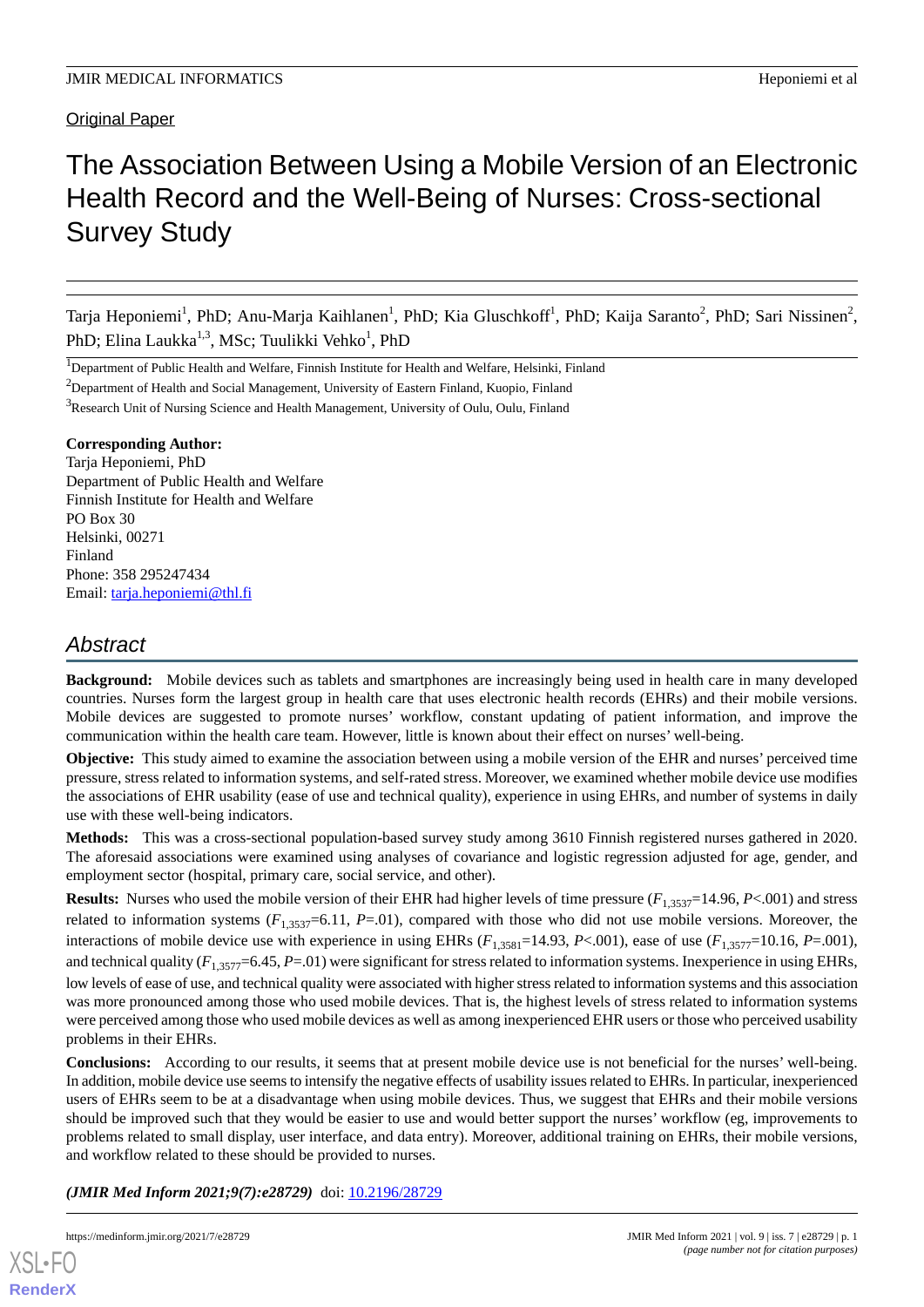#### **KEYWORDS**

stress related to information systems; time pressure; usability; stress; health and social care

## *Introduction*

Viewing electronic health records (EHRs) on mobile devices such as tablets and smartphones has increased lately and is becoming more common in the health care sector in many developed countries. Nurses form the largest group in health care that uses EHRs and their mobile versions [[1\]](#page-7-0). A previous study reported that use of mobile versions of EHR is common in hospitals, especially during the handover period and ward hours [\[1](#page-7-0)]. Nurses have been found to use the mobile version of EHR mainly for viewing inpatient lists, nursing notes, alerts, and patients' clinical data with high frequency [[2\]](#page-8-0).

Mobile device use while working presents many benefits for nurses, as it helps in their workflow and allows real-time updating of patient information [\[3](#page-8-1)]. Use of mobile apps in home care has been associated with the promotion of nurse–patient relationship (as it helps both nurses and patients to express their feelings) and reduction in workload and stress, but they are also related to disturbance in personal life among nurses [[4\]](#page-8-2). However, mobile devices are reported to be useful in improving the quality of care and decreasing stress among nurses [[5](#page-8-3)].

In addition, mobile devices are suggested to benefit health care professionals by increasing convenience, accuracy, efficiency, and productivity as well as improving clinical decision making [[6\]](#page-8-4). A previous review noted that mobile devices improved patient documentation through more complete recording, fewer documentation errors, and increased efficiency [[7\]](#page-8-5). Moreover, mobile devices saved time, gave earlier access to new information, and enhanced work patterns [[7\]](#page-8-5). Mobile devices are also regularly used to ensure effective team work within a health care team [[8\]](#page-8-6).

However, some downsides also exist related to the use of mobile devices in health care. For example, the problems in overall architecture and user interface may lead to an increased number of input errors, loss of data, or decreased efficiency [\[9](#page-8-7)]. During electronic data collection, mobile devices have been found to increase the time of the data entry by twofold and increase the risk of typing errors and missing data compared with electronic data collection on laptops [[10\]](#page-8-8). Moreover, small screens may make information retrieval tasks difficult and increase incorrect choices and scrolling activities [\[11](#page-8-9)].

The effect of using mobile versions of EHRs on the well-being of nurses remains unclear. Viewing and updating EHRs on mobile devices might help nurses in their daily work by giving them a chance to use EHR while simultaneously caring for patients. Thus, mobile use might help reduce workload and consequently nurses' work-related stress as well. By contrast, mobile device use may also elicit stress and frustration due to the aforementioned problems (ie, difficult user interface, small screens, and challenges in data entry [\[9](#page-8-7)[-11](#page-8-9)]). Previous studies have shown that the usability of EHRs is associated with nurses' well-being [[12](#page-8-10)[,13](#page-8-11)], and thus it could be assumed that mobile use might also have an effect.

 $XS$  • FO **[RenderX](http://www.renderx.com/)** Previous studies have shown that usability problems of EHRs, need to use many different systems, and inexperience in using EHRs have been associated with high levels of stress, time pressure, and psychological distress among health care employees [\[12](#page-8-10)-[16\]](#page-8-12). However, it is not known whether using EHR with mobile devices has a moderating effect on these associations.

In the light of these previous findings, this study aimed to examine the association between using a mobile version of EHR and perceived time pressure, stress related to information systems, and self-rated stress. Moreover, we examined whether mobile device use modifies the associations of EHR usability (ease of use and technical quality), experience in using EHRs, and number of systems in daily use with the well-being indicators (time pressure, stress related to information systems, and self-rated stress).

## *Methods*

#### **Sample**

Data were collected in the spring of 2020 via the online survey Webropol [[17\]](#page-8-13). The link to the survey was sent via email by the Finnish Nurses Association, The Union of Health and Social Care Professionals in Finland (Tehy), and the National Professional Association for the Interests of Experts and Managers in Health Care (TAJA) to their members under 65 years of age, which included 58,276/80,622 nurses, midwifes, and public health nurses (representing 72.29% of the eligible population) [\[18](#page-8-14)]. One reminder was sent to nonresponders to maximize survey responses. A more detailed description of the data collection has been presented previously [[18\]](#page-8-14). Altogether, 10,094 registered nurses opened the link and 3912 responded. Of those who responded, 302 answered that they did not perceive themselves as fit to answer the questionnaire because they had not practiced as registered nurses for a long time. Thus, the final sample included 3610 respondents (n=3340 [92.52%] women) aged between 22 and 65, with a mean age of 45.7 (SD 11.0) [\[18](#page-8-14)]. The sample was representative of the eligible population regarding regionality and employment sector. Women were slightly overrepresented and those aged under 40 were slightly underrepresented [[18\]](#page-8-14). Ethical approval for the study was provided by The Finnish Institute for Health and Welfare (THL/482/6.02.01/2020).

#### **Measures**

*Time pressure* was measured with the mean of 2 items measuring how often (during the previous half-year period) a person had been distracted by, worried about, or stressed about (1) being in a constant hurry and time pressure coming from unfinished work tasks and (2) having too little time to do work properly. The items were rated on a 6-point scale ranging from 1 (*never*) to 6 (*constantly*). The scale's reliability (Cronbach α) was .94 in the study sample. This measure has been widely used previously and associated, for example, with poor EHR usability among nurses [[13\]](#page-8-11).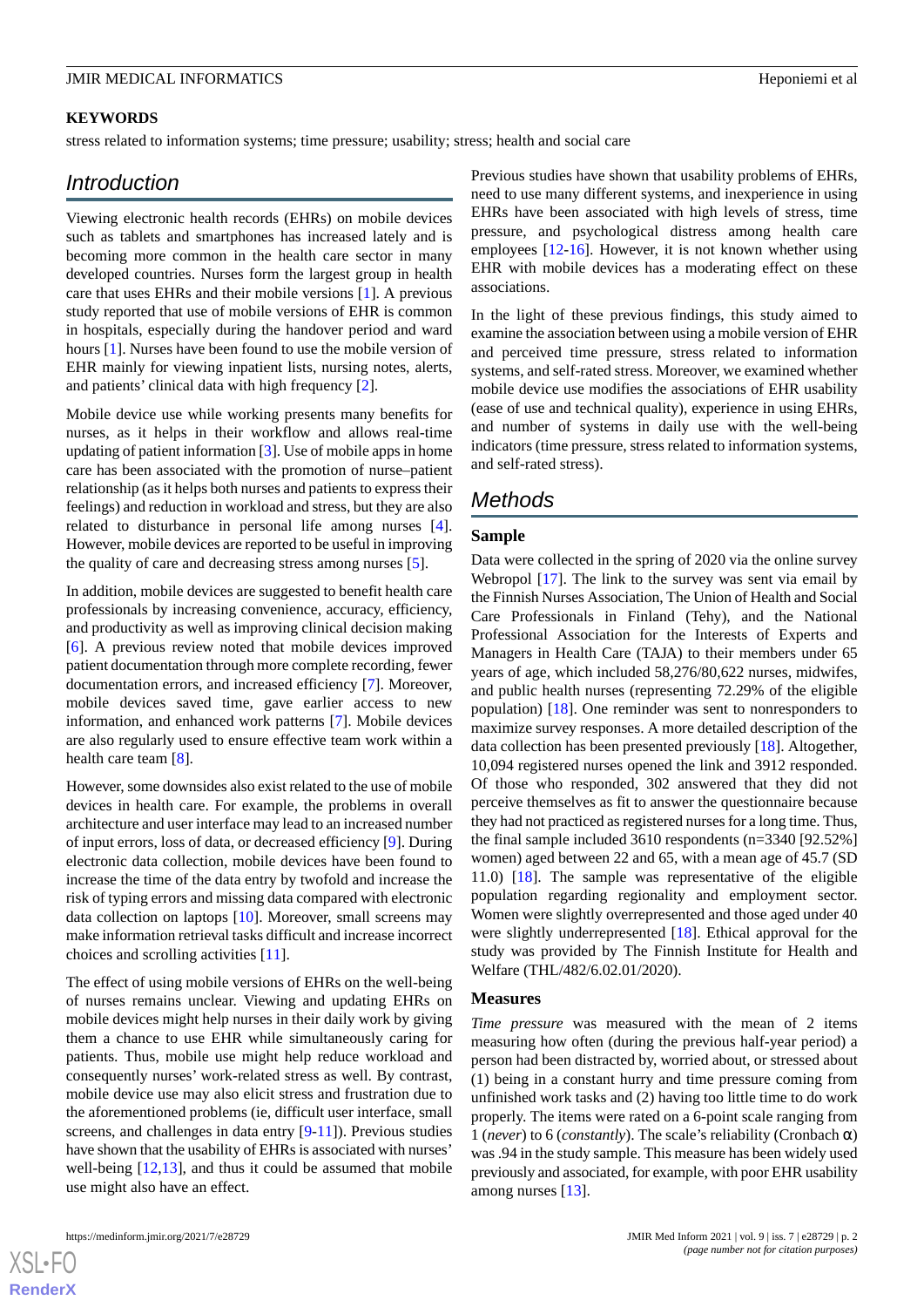Stress related to information systems was measured with the mean of 2 items ( $\alpha$ =.74) framed into a single question that asked how often (during the previous half-year period) the respondent had been distracted by, worried about, or stressed about (1) constantly changing information systems and (2) difficult, poorly performing IT equipment/software. The answers were rated on a 6-point scale ranging from 1 (*never*) to 6 (*constantly*). This measure has previously been used to evaluate and associated with, for example, employees' distress and EHR usability [[14](#page-8-15)[,19](#page-8-16)].

*Self-rated stress* was measured with the widely used single-item self-rated stress measure [\[20](#page-8-17)]: "Stress means a situation when a person feels tense, restless, nervous, or anxious, or is unable to sleep at night because his or her mind is troubled all the time. Do you feel that kind of stress these days"? Response options were not at all/just a little/to some extent/quite a lot/very much. For analyses, these were categorized as 0=low stress (not at all/just a little/to some extent) and 1=high stress (quite a lot/very much).

*Mobile device use* was measured by asking respondents whether they also used EHR with mobile devices (such as a smartphone or tablet) with the following answer options: (1) yes (2) no, and (3) not possible to use mobile devices. The measure was coded as 0=no mobile device use (options 2 and 3) and 1=yes, uses mobile devices (option 1).

*Experience in using EHRs* was assessed by asking how experienced the respondent was in using an EHR (ie, as an EHR user) with a 5-point scale ranging from 1 (*beginner*) to 5 (*expert*). For analyses, this variable was coded as 0=*low experience* (answer options 1-3) and 1=*high experience* (answer options 4-5).

*The number of systems in daily use* was assessed by asking about the number of clinical systems that the responder needed to log into daily when working with patients. The response options were 0/1/2/3/4/5 or "more"/"my work does not include clinical work" (coded as *missing*). For analyses, the number of logins was coded as  $1=1$ ,  $2=2$ , and  $3=3$  or more systems in daily use (5 respondents who answered that they had 0 systems in daily use were omitted from the analysis).

The usability measures *ease of use* and *technical quality* were measured with items derived from the validated National Usability-Focused Health Information System Scale (NuHISS) [[21\]](#page-8-18). These measures assessed the usability of the current EHR system in use, not particularly the mobile version of the system. *Ease of use* included 3 items  $(\alpha = .82)$  assessing the usability of key functionalities of the EHR system such as reading, documenting, and patient data retrieval ("The arrangement of fields and functions is logical on computer screen," "Routine tasks can be performed in a straight forward manner without

the need for extra steps using the system," and "Terminology on the screen is clear and understandable [eg, titles and labels]"). *Technical quality* was measured with 4 items ( $\alpha$ =.76) assessing reliability and safety aspects of the EHR system ("The systems are stable in terms of technical functionality [does not crash, no downtime]," "The system responds quickly to inputs," "Faulty system function has caused a serious adverse event for the patient [reverse coded]," and "Faulty system function has nearly caused a serious adverse event for the patient [reverse coded]"). The answers were rated on a 5-point Likert scale ranging from 1 (*totally disagree*) to 5 (*totally agree*). The response options also included "Cannot answer," which was coded as missing.

Besides, age, gender, and employment sector were asked in the survey. Employment sector was coded as 1=hospital, 2=primary care, 3=social services, and 4=other.

#### **Statistical Analysis**

The associations of mobile use, experience in using EHRs, number of systems in daily use, ease of use, and technical quality with the time pressure and stress related to information systems were analyzed with analyses of covariance (in separate analyses for each dependent variable). The analyses were adjusted for age, gender, and employment sector. The analyses were conducted in 2 steps. In the first step (Model A), the analysis included mobile use, age, gender, and employment sector. In the second step (Model B) experience in using EHRs, number of systems in daily use, ease of use, and technical quality were added to the former model. Analyses regarding self-rated stress were conducted using logistic regression analyses with the same steps as mentioned above.

Moreover, we examined the interactions of mobile version use with experience in using EHRs, number of systems in daily use, ease of use, and technical quality for the dependent variables with analyses of covariance (for time pressure and SRIS) and logistic regression (for stress) adjusted for age, gender, and main effects (in separate analyses for each interaction and dependent variable).

## *Results*

### **Demographics**

The characteristics of the study population are presented in [Table 1.](#page-3-0) A majority of the respondents were women and approximately half worked at hospitals. Using a mobile version of the EHR was not very common, and only 17.70% (639/3610) used mobile devices. Most often, mobile device was used in social services (101/445, 22.7%), after that in hospitals (377/1903, 19.81%) and other sectors (82/467, 17.6%), whereas it was less common in primary care (79/795, 9.9%).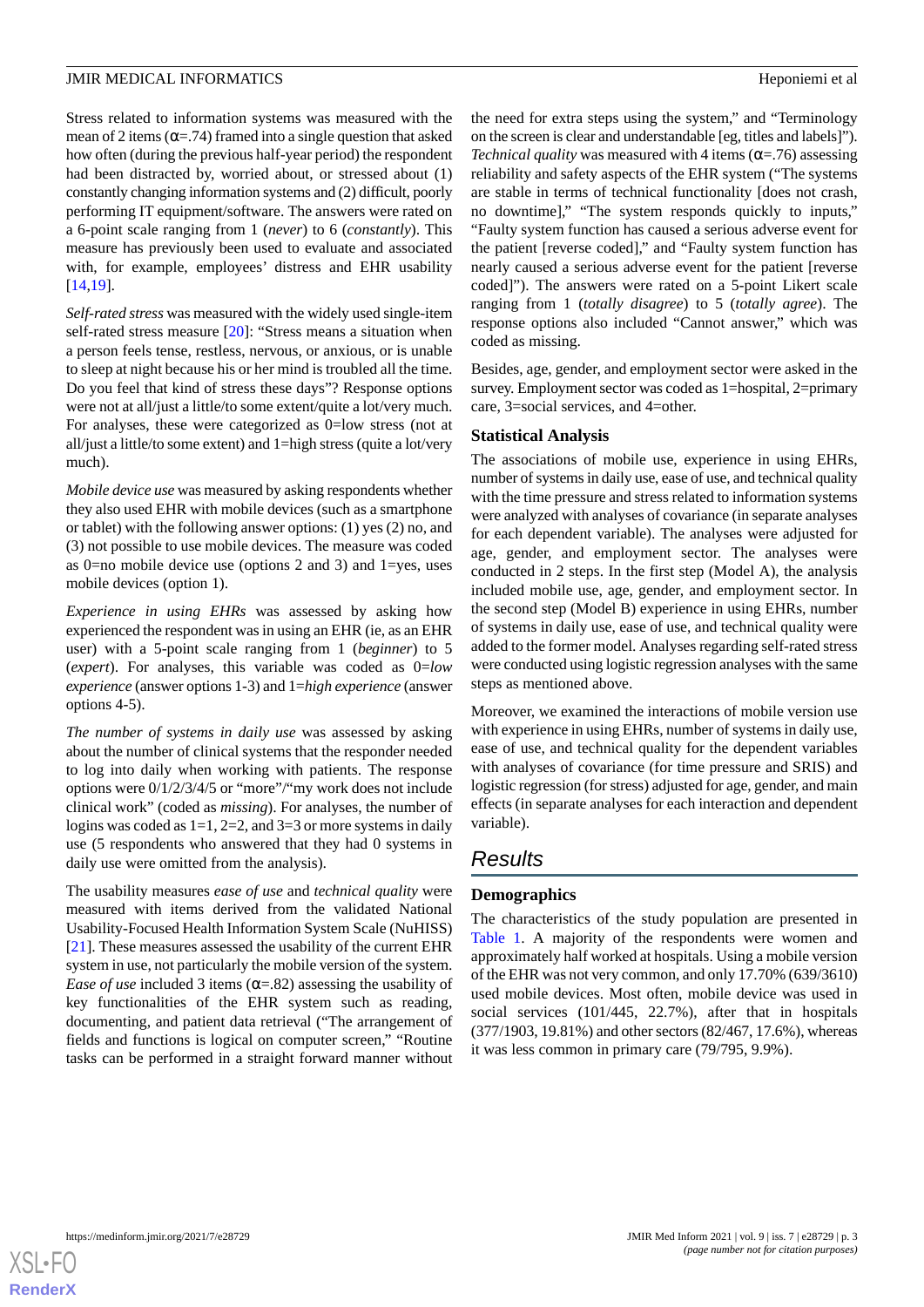<span id="page-3-0"></span>**Table 1.** Social demographics of the study sample  $(N=3610^a)$ .

| Characteristic                                                 | Value         |  |  |  |
|----------------------------------------------------------------|---------------|--|--|--|
| Gender, n (%)                                                  |               |  |  |  |
| Women                                                          | 3340 (92.52)  |  |  |  |
| Men                                                            | 249 (6.90)    |  |  |  |
| Other (or did not want to report)                              | 21(0.58)      |  |  |  |
| Employment sector, n (%)                                       |               |  |  |  |
| Hospital                                                       | 1903 (52.71)  |  |  |  |
| Primary care                                                   | 795 (22.02)   |  |  |  |
| Social services                                                | 445 (12.33)   |  |  |  |
| Other                                                          | 467 (12.94)   |  |  |  |
| Mobile device use, n (%)                                       |               |  |  |  |
| $\rm No$                                                       | 2971 (82.30)  |  |  |  |
| Yes                                                            | 639 (17.70)   |  |  |  |
| Self-rated stress                                              |               |  |  |  |
| Low                                                            | 2318 (64.41)  |  |  |  |
| High                                                           | 1281 (35.59)  |  |  |  |
| Experience in using electronic health records, n (%)           |               |  |  |  |
| Low                                                            | 1135 (31.44)  |  |  |  |
| High                                                           | 2475 (68.56)  |  |  |  |
| Number of systems in daily use, n (%)                          |               |  |  |  |
| $\mathbf{1}$                                                   | 1327 (37.16)  |  |  |  |
| $\overline{c}$                                                 | 1178 (32.99)  |  |  |  |
| 3 or more                                                      | 1066 (29.85)  |  |  |  |
| $Ageb$ , mean (SD)                                             | 45.68 (10.97) |  |  |  |
| Stress related to information systems <sup>c</sup> , mean (SD) | 3.70(1.13)    |  |  |  |
| Time pressure <sup>c</sup> , mean (SD)                         | 4.54(1.12)    |  |  |  |
| Ease of use <sup>d</sup> , mean $(SD)$                         | 3.01(1.08)    |  |  |  |
| Technical quality <sup>d</sup> , mean (SD)                     | 3.25(0.98)    |  |  |  |

<sup>a</sup>Because of missing information in some variables, n varies between 3571 and 3610.

<sup>b</sup>Ranged between 22 and 67.

<sup>c</sup>Ranged between 1 and 6.

<sup>d</sup>Ranged between 1 and 5.

#### **Main Effects**

Age, gender, mobile use, number of systems in daily use, ease of use, and technical quality were associated with time pressure in the fully adjusted model (Model B; [Table 2\)](#page-4-0). Younger respondents, women, mobile device users, and those who had a higher number of systems in daily use perceived more time pressure. Higher levels of ease of use and technical quality were associated with less time pressure.

Age, gender, employment sector, mobile use, experience in using EHRs, number of systems in daily use, ease of use, and technical quality were all associated with stress related to information systems in the fully adjusted model (Model B). Older respondents, women, those working in hospitals, mobile device users, less experienced EHR users, and those who had a higher number of systems in daily use perceived more stress related to information systems. Higher levels of ease of use and technical quality were associated with less stress related to information systems.

 $XS$ l • FC **[RenderX](http://www.renderx.com/)**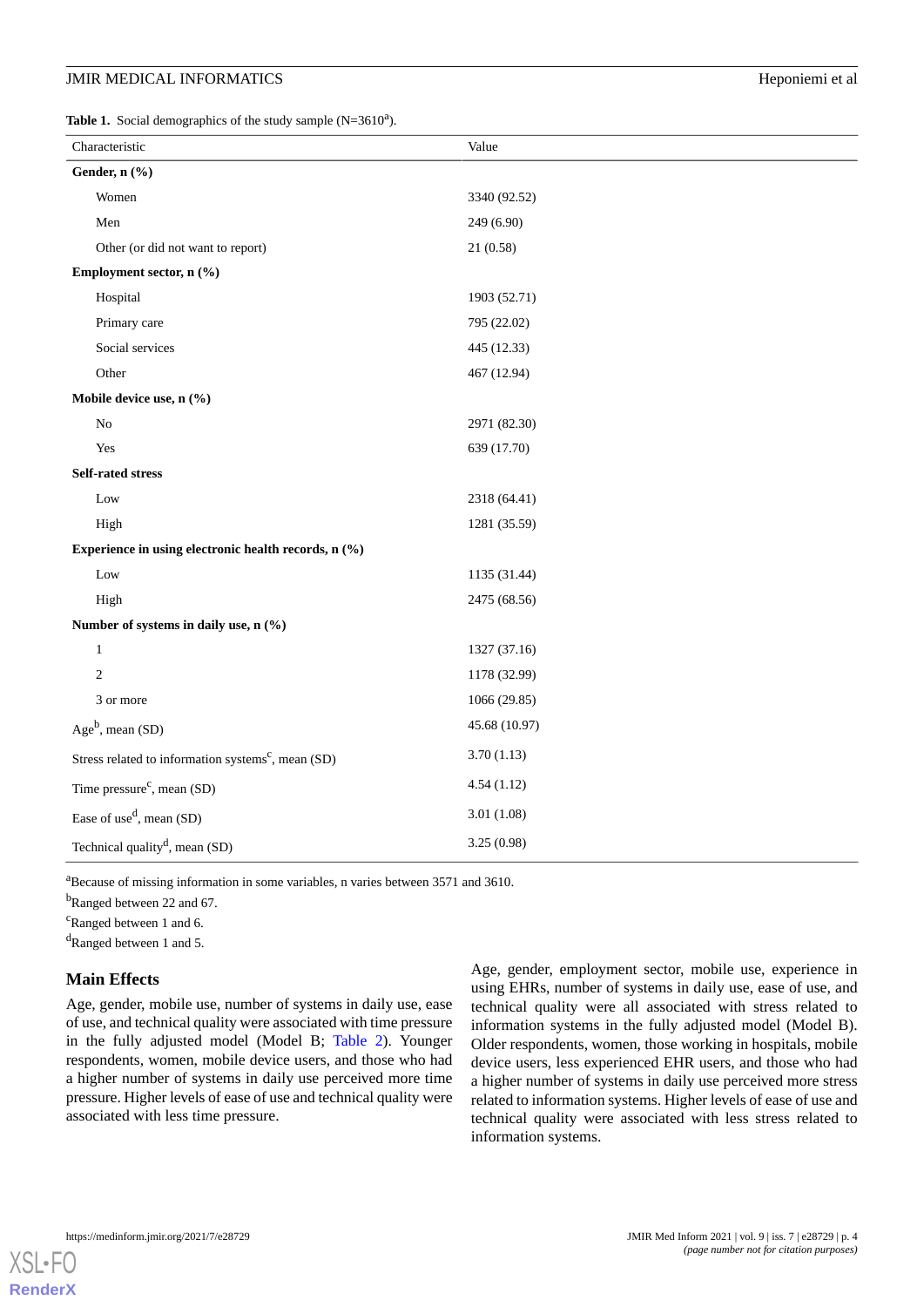#### **JMIR MEDICAL INFORMATICS** Heponiemi et al

<span id="page-4-0"></span>

|  |  |  |  | Table 2. The associations of independent variables with stress related to information systems and time pressure (analysis of covariance). |
|--|--|--|--|-------------------------------------------------------------------------------------------------------------------------------------------|
|--|--|--|--|-------------------------------------------------------------------------------------------------------------------------------------------|

| Variable                          | Time pressure       |           |                      |           | Stress related to information systems |           |                             |           |
|-----------------------------------|---------------------|-----------|----------------------|-----------|---------------------------------------|-----------|-----------------------------|-----------|
|                                   | Model A             |           | Model B              |           | Model A                               |           | Model B                     |           |
|                                   | F test              | $P$ value | $F$ test             | $P$ value | $F$ test                              | $P$ value | F test                      | $P$ value |
| Age                               | $F_{1,3583}=23.11$  | < 0.001   | $F_{1,3537}=24.84$   | < 0.001   | $F_{1,3583}=25.23$                    | < .001    | $F_{1,3537}=37.55$          | < 0.001   |
| Gender                            | $F_{2,3583}=9.13$   | < 0.001   | $F_{2,3537}=8.25$    | < 0.001   | $F_{2,3583}=8.51$                     | < .001    | $F_{2,3537}=6.00$           | .003      |
| Sector                            | $F_{3,3583}=2.31$   | .08       | $F_{3,3537}=0.88$    | .45       | $F_{3,3583}=43.93$                    | < 0.001   | $F_{3,3537} = 24.38$        | < 0.001   |
| Mobile device use                 | $F_{1,3583}$ =15.87 | < 0.001   | $F_{1,3537}$ =14.96  | < 0.001   | $F_{1,3583}=7.41$                     | .007      | $F_{1,3537}=6.11$           | .01       |
| Experience                        |                     |           | $F_{1,3537}=2.77$    | $.10\,$   |                                       |           | $F_{1,3537}$ =17.31         | < 0.001   |
| Number of systems in daily<br>use |                     |           | $F_{2,3537}=6.90$    | .001      |                                       |           | $F_{2,3537} = 43.17$        | < 0.001   |
| Ease of use                       |                     |           | $F_{1,3537}=33.92$   | < 0.001   |                                       |           | $F_{1,3537}=269.91$         | < 0.001   |
| Technical quality                 |                     |           | $F_{1,3537} = 62.83$ | < 0.001   |                                       |           | $F_{1,3537} = 311.82$ <.001 |           |
| $R^2$                             | 0.016               |           | 0.069                |           | 0.043                                 |           | 0.301                       |           |

Age, number of systems in daily use, ease of use, and technical quality were associated with self-rated stress in the fully adjusted model (Model B; [Table 3](#page-5-0)). Older respondents were less likely to have self-rated stress. Those who had 3 or more systems in daily use were 1.23 times more likely to have a high level of stress compared with those who had only 1 system in use.

Higher levels of ease of use and technical quality were associated with lower likelihood of stress. Employment sector was significantly associated with stress in Model A (*P*=.02), but after adjusting for number of systems in daily use, experience in using EHRs, ease of use, and technical quality, the association was no longer significant  $(P=.17)$ .

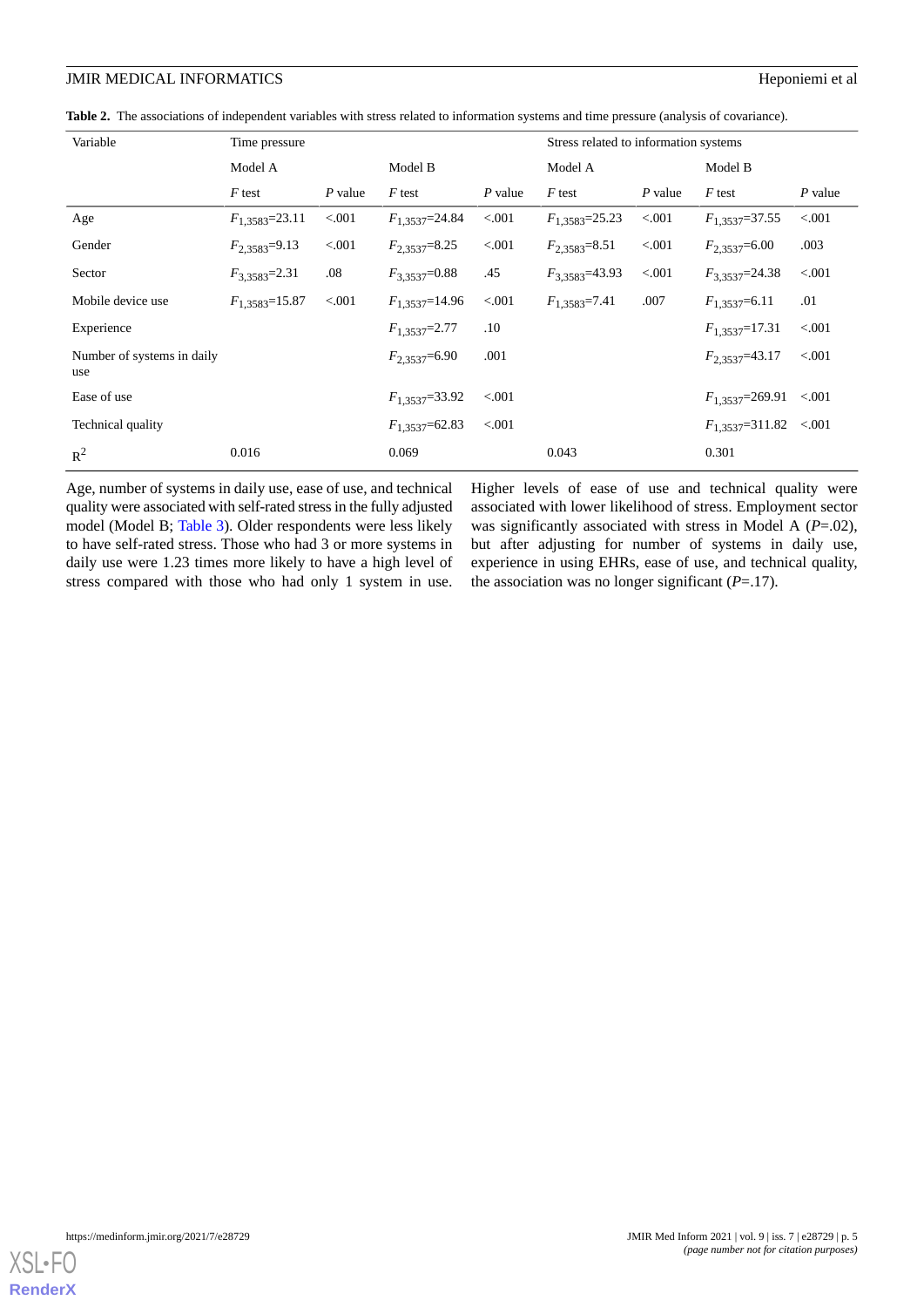<span id="page-5-0"></span>

| Demographics                                  | Model A             |           | Model B             |           |
|-----------------------------------------------|---------------------|-----------|---------------------|-----------|
|                                               | Odds ratio (95% CI) | $P$ value | Odds ratio (95% CI) | $P$ value |
| Age                                           | $0.99(0.98-0.99)$   | .001      | $0.99(0.98-0.99)$   | .001      |
| Gender                                        |                     |           |                     |           |
| Men                                           | $\mathbf{1}$        |           | $\mathbf{1}$        |           |
| Women                                         | $1.33(1.00-1.76)$   | .05       | $1.28(0.96-1.71)$   | .10       |
| <b>Employment sector</b>                      |                     | .02       |                     | .17       |
| Hospital                                      | $\mathbf{1}$        |           | $\mathbf{1}$        |           |
| Primary health care                           | $0.90(0.75-1.07)$   | .24       | $0.94(0.78-1.12)$   | .47       |
| Social care                                   | $0.87(0.70-1.08)$   | .20       | $1.03(0.82 - 1.29)$ | .82       |
| Other                                         | $0.71(0.57-0.89)$   | .003      | $0.78(0.63-0.98)$   | .04       |
| Mobile device use                             |                     |           |                     |           |
| $\rm No$                                      | $\mathbf{1}$        |           | $\mathbf{1}$        |           |
| Yes, uses mobile device                       | $1.05(0.87-1.26)$   | .62       | $1.01(0.84-1.22)$   | .91       |
| Experience in using electronic health records |                     |           |                     |           |
| Low                                           |                     |           | $\mathbf{1}$        |           |
| High                                          |                     |           | $0.95(0.81-1.11)$   | .49       |
| Number of systems in daily use                |                     |           |                     | .04       |
| $\mathbf{1}$                                  |                     |           | $\mathbf{1}$        |           |
| $\overline{c}$                                |                     |           | $1.00(0.84-1.19)$   | .97       |
| 3 or more                                     |                     |           | $1.23(1.03-1.46)$   | .02       |
| Ease of use                                   |                     |           | $0.76(0.71-0.82)$   | < 0.001   |
| Technical quality                             |                     |           | $0.84(0.78-0.91)$   | < 0.001   |

<sup>a</sup>For continuous variables, the model odds ratio presented indicate the likelihood of passing from low stress to high stress, compared with 1 SD change in continuous independent variables.

#### **Interactions**

We examined the interactions of mobile device use with experience in using EHRs, number of systems in daily use, ease of use, and technical quality for the dependent variables.

The interaction between mobile device use and experience in using EHRs was significant for stress related to information systems  $(F_{1,3581}=14.93, P<.001)$ . As can be seen from [Figure](#page-6-0) [1,](#page-6-0) the highest levels of stress related to information systems were reported by respondents who used mobile devices and had low experience in using EHRs. Moreover, the interaction between mobile device use and ease of use was significant for stress related to information systems  $(F_{1,3577}=10.16, P=.001)$ . The association between ease of use and stress related to

information systems was more pronounced among those who used mobile devices and the highest levels of stress related to information systems was experienced among those who used mobile devices and perceived low levels of ease of use of their EHRs [\(Figure 1](#page-6-0)). Besides, the interaction between mobile device use and technical quality was significant for stress related to information systems  $(F_{1,3577}=6.45, P=0.01)$ . Similar to ease of use, the association between technical quality and stress related to information systems was more pronounced among those who used mobile devices and the highest levels of stress related to information systems were experienced among those who used mobile devices and perceived low levels of technical quality of their EHRs [\(Figure 1](#page-6-0)). The interaction between mobile device use and number of systems in daily use was nonsignificant for stress related to information systems (*P*=.21).

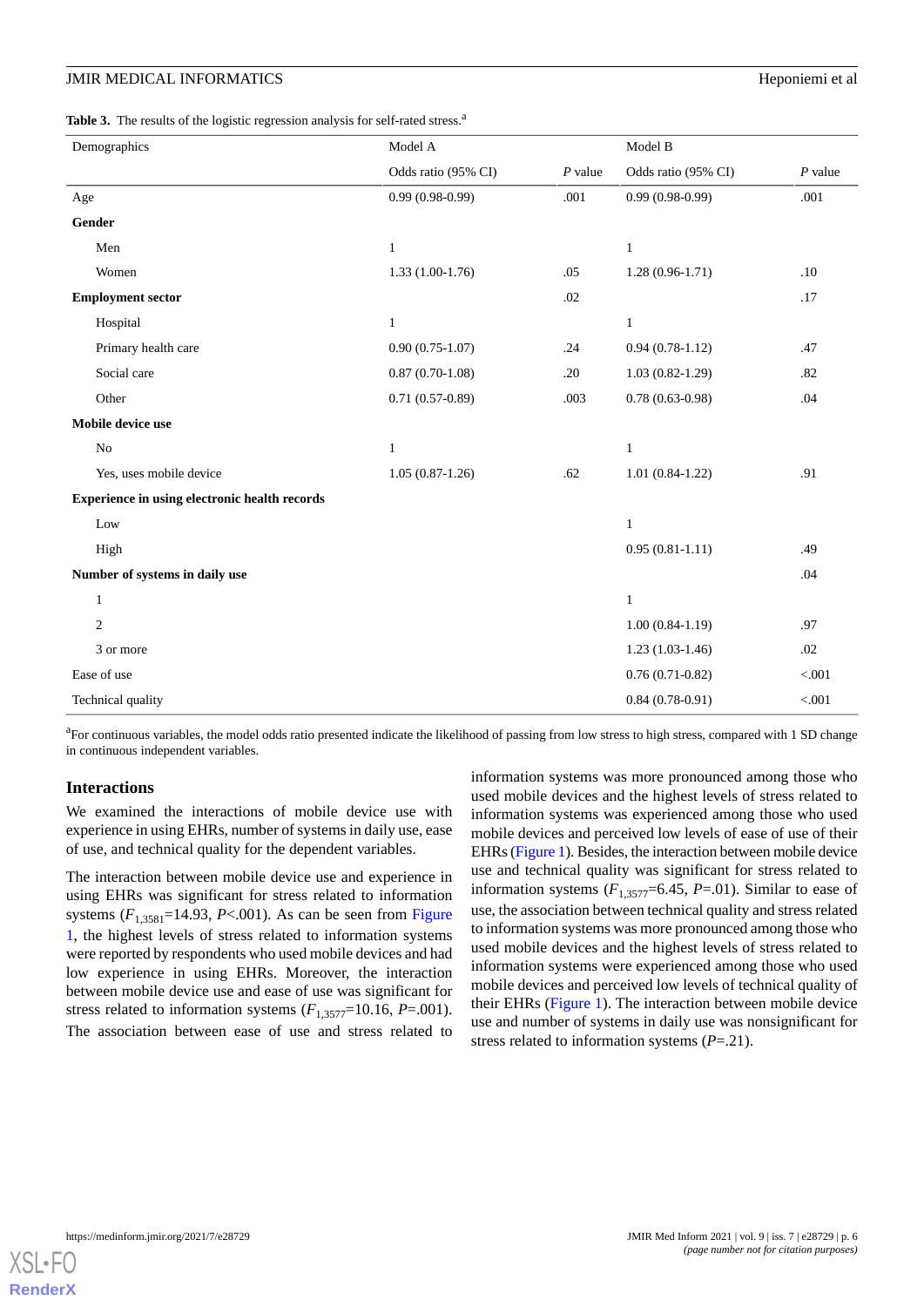<span id="page-6-0"></span>Figure 1. The associations of mobile device use with technical quality, ease of use, and experience in using EHRs for stress related to information systems. EHR: electronic health record.



## *Discussion*

#### **Principal Results**

According to our results it seems that at present use of mobile versions of EHR is not beneficial to the nurses' well-being. We found that use of mobile versions of EHR was associated with higher levels of time pressure and stress resulting from poorly functioning information systems.

Moreover, use of mobile versions of EHR intensified the association of inexperience and poor usability of EHR with stress related to information systems. More specifically, inexperienced EHR users who used mobile devices had higher levels of stress related to information systems than others. In addition, those who perceived low levels of ease of use or technical quality of their EHRs and used mobile devices had higher levels of stress related to information systems than others.

#### **Limitations**

This was a cross-sectional survey study, and so we cannot draw any causal inferences. Moreover, we used self-reported measures which may have an effect here, given that if a respondent subjectively considers oneself being under stress, it is possible that it affects all responses, including those not related to stress. Therefore, it would be important for future studies to also include objective measures of stress when examining mobile versions. Using self-reported measures may also lead to a possibility of problems related to an inflation of the strengths of relationships and common method variance.

We adjusted our analyses for age, gender, and employment sector, but there may exist a possibility of residual confounding. Although the employment sector was adjusted for, it is possible that our results reflect higher work strain in places where mobile devices are used. In our study mobile device use was most common in social services and it is likely that, for example, in home care mobile devices are more often used and work strain can be high. This should be kept in mind when interpreting our results and future studies are needed on this topic. In addition, our study did not control for the technology used in the mobile version and given the possible wide variation in the usability of mobile versions this might be of importance. We also did categorize whether the mobile version used was a smartphone or a tablet, which has a big difference in size (and thus their user interface), and is likely to have affected the response of the nurses. Thus, these issues also need to be considered in the future.

Our sample was rather large (n=3610) which also allowed us to examine interactions. Our sample represented the eligible population regarding living region and employment sector, but included slightly more women and those aged over 40 [[18\]](#page-8-14). Data were collected in the spring of 2020 (between March and April) at the time when the COVID-19 epidemic strengthened in Finland (with strict restrictions implemented mid-March). Therefore, only 1 reminder was sent to those who had not answered. This situation may influence the results and especially so in those hospitals that were most strongly affected.

Finland is one of the forerunners in the digitalization of health care [\[22\]](#page-8-19) and provides a universal health care for all its residents. Therefore, caution should be exercised when generalizing our findings to other dissimilar countries.

#### **Comparison With Prior Work**

Using EHR on the mobile device seems not to be beneficial for the well-being of nurses. We found that it was associated with high stress related to information systems and time pressure. Our finding is not congruent with previous findings suggesting that mobile device use would decrease nurses' stress  $[4,5]$  $[4,5]$  $[4,5]$  $[4,5]$ . The discrepancy in the results may be due to different countries, methods, and samples studied. Chiang and Wang [[4\]](#page-8-2) performed a qualitative study including 17 community nurses from 6 home care facilities. Johansson et al [[5\]](#page-8-3) performed a quantitative study including 398 registered nurses and nursing students attending the undergraduate and graduate nursing programs, and thus their sample was smaller and included younger participants (mean age 34.7). Instead, we used a large (n=3610) population-based sample of registered nurses from different employment sectors. Moreover, the study by Johansson et al [\[5](#page-8-3)] focused more on advanced mobile devices themselves and on the capacity to locate information from the internet, whereas we focused solely on the mobile version of the EHR.

Although mobile devices are suggested to improve workflow, make continuous updating possible, and improve the communication within the health care team [[3\]](#page-8-1), there are many possible reasons as to why they could increase the sense of hurry and strain coming from viewing and updating EHRs on these devices. User interface has been suggested as one of the challenges in the deployment of clinical mobile apps [[9](#page-8-7)]. Lack of visibility on mobile devices may lead to errors; interfaces

[XSL](http://www.w3.org/Style/XSL)•FO **[RenderX](http://www.renderx.com/)**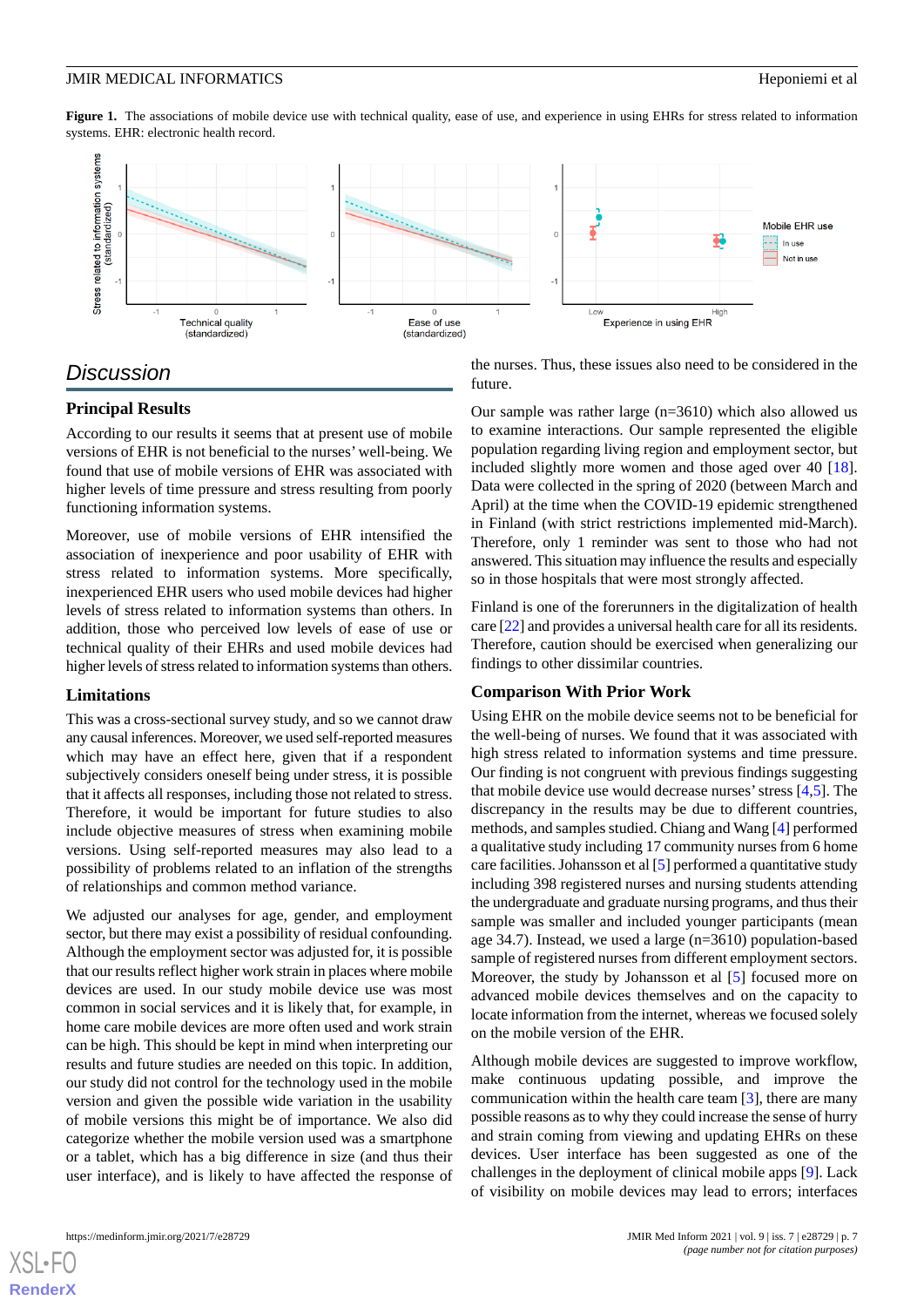are compact and cluttered with information which require full attention; and the change from focusing on real life toward a mobile device may pose problems [[9\]](#page-8-7). Handheld devices have been found to double the data entry time and increase the risks of typing errors and missing data [\[10](#page-8-8)]. Small screen is also less effective and increases the number of scrolling activities [[11\]](#page-8-9). Moreover, stability problems related to wireless networks may (negatively) affect nurses' work when using mobile devices [[23\]](#page-8-20). These challenges related to mobile devices may cause extra stress and time pressure to nurses. By contrast, it is also possible that mobile devices are more likely in use at those places where demands and hurry are at high levels.

According to our results, mobile device use intensifies the negative effects of usability problems related to EHRs on the stress that is caused by information systems. Ease of use and technical quality of the EHRs were also directly associated with all examined well-being indicators (ie, time pressure, stress related to information systems, and self-rated stress). Our findings correspond to previous studies showing that usability problems are associated with lower well-being among nurses [[12](#page-8-10)[,13](#page-8-11)] and physicians [[14-](#page-8-15)[16](#page-8-12)]. As mentioned above, mobile devices may have problems with user interface and data entry [[9](#page-8-7)[,10](#page-8-8)]. Thus, it is possible that difficulties in use or technical problems related to EHRs are also reflected in mobile devices causing extra stress and problems for nurses.

To promote the well-being of nurses, EHRs and their mobile versions should be improved, so they would be easy to use and would better support the workflow. Issues related to finance, hardware, communication, security, and user interface have been identified as main challenges regarding the implementation of clinical mobile apps [\[9](#page-8-7)]. Using interface that is already familiar to the user and the hierarchical organization of the information have been suggested as means to improve mobile apps [[9\]](#page-8-7). It is important to accurately validate mobile device interfaces which are meant to be used in a clinical setting [[24\]](#page-9-0). Nurses' needs should be fully taken into consideration during the development of mobile versions  $[25]$  $[25]$ . For example, the functions that can increase performance and are associated with workflow are suggested to be of importance [\[2](#page-8-0)].

Our results suggest that inexperienced users of EHRs seem to be especially at risk when using mobile devices. A previous

#### study has shown the importance of experience among physicians for managing SRISs and psychological distress levels [[14\]](#page-8-15). Moreover, nurses' low e-care competence has been associated with high time pressure and distress [\[13](#page-8-11)]. This calls for more training related to EHRs and their mobile versions. It would be important to provide adequate and systematic support and training for those who are just learning to use the system and who still have skills gaps (ie, focusing especially on new employees and those whose work environment is implementing new systems). For example, continuous educational programs focusing on enhancing nurses'information technology literacy have been suggested [[25\]](#page-9-1). Moreover, in-house information systems support and regular training on acquired information systems would be of importance and could also encourage positive attitudes toward technologies [\[26](#page-9-2)].

#### **Conclusions**

According to our findings it seems that a mobile version of EHR is not beneficial for the well-being of nurses. Mobile device use was associated with nurses'perceptions of higher levels of time pressure at work. Moreover, mobile device use was associated with higher stress resulting from poorly functioning and constantly changing information systems. In addition, mobile device use intensified the negative effects of inexperience in using EHRs and poor usability of EHRs on the stress related to information systems. Thus, it seems that at present mobile versions of EHRs need improvements to better support nurses' workflow and well-being. Moreover, more training related to EHRs, their mobile versions, and workflow related to these should be provided to nurses.

It would be important to pay increasing attention to these issues, as nurses are at particular risk of experiencing additional stress and strain resulting from the need to use information systems in their work, and work strain, in turn, has been associated with a higher risk of disability [[27\]](#page-9-3). A significant proportion of nurses' working time is already spent on patient information systems and in addition to this, nurses must constantly learn to use a variety of new electronic services and platforms in their work, which have increased significantly as a result of the COVID-19 epidemic.

#### **Acknowledgments**

This study was supported by the Ministry of Social Affairs and Health (project 414919001) and the Strategic Research Council at the Academy of Finland (project 327145). None of them had any role in the design of the study and collection, analysis, and interpretation of the data or in the writing.

#### <span id="page-7-0"></span>**Conflicts of Interest**

None declared.

#### **References**

[XSL](http://www.w3.org/Style/XSL)•FO **[RenderX](http://www.renderx.com/)**

1. Lee Y, Park YR, Kim J, Kim JH, Kim WS, Lee J. Usage Pattern Differences and Similarities of Mobile Electronic Medical Records Among Health Care Providers. JMIR Mhealth Uhealth 2017 Dec 13;5(12):e178 [[FREE Full text](https://mhealth.jmir.org/2017/12/e178/)] [doi: [10.2196/mhealth.8855](http://dx.doi.org/10.2196/mhealth.8855)] [Medline: [29237579](http://www.ncbi.nlm.nih.gov/entrez/query.fcgi?cmd=Retrieve&db=PubMed&list_uids=29237579&dopt=Abstract)]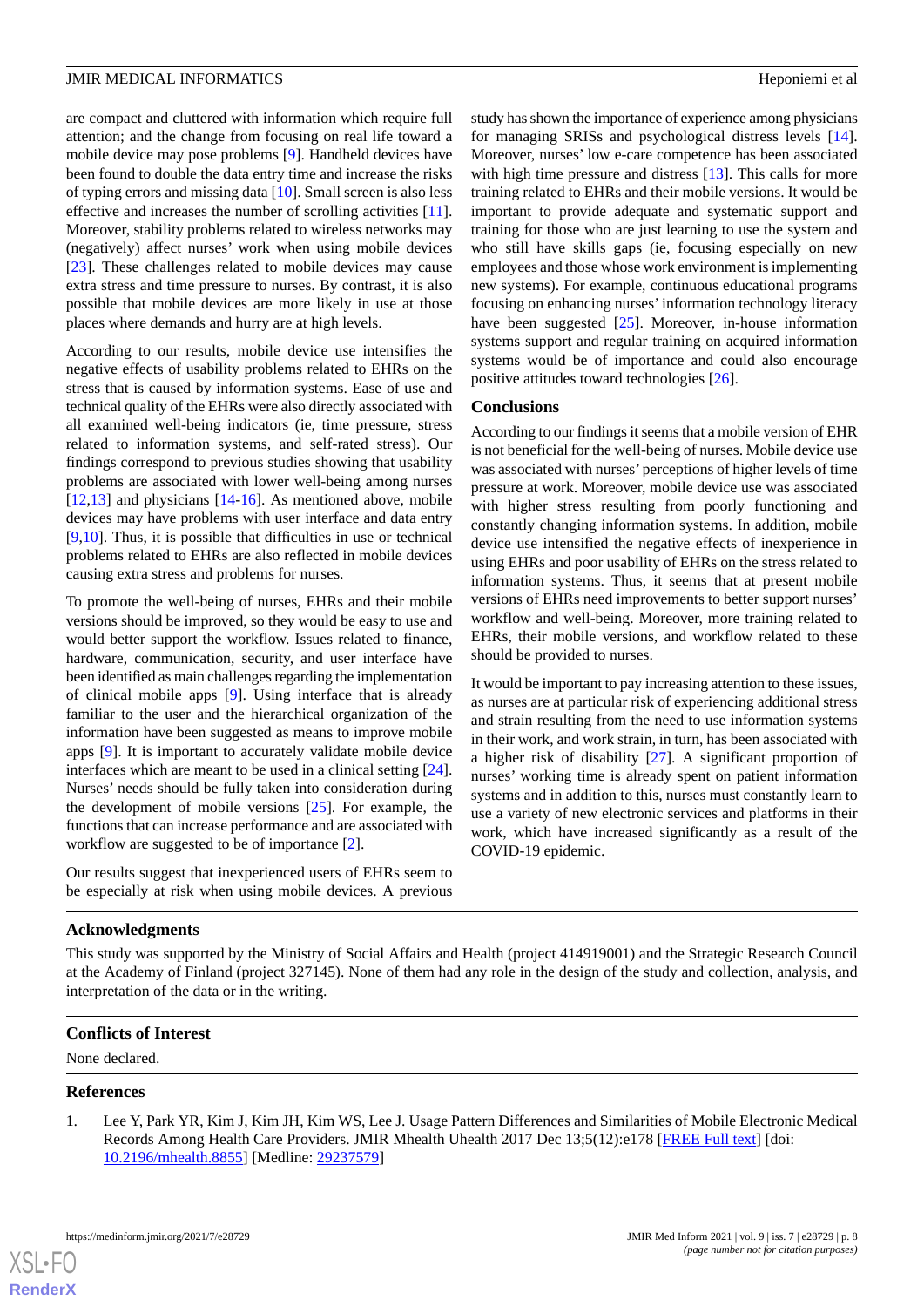- <span id="page-8-0"></span>2. Kim S, Lee K, Hwang H, Yoo S. Analysis of the factors influencing healthcare professionals' adoption of mobile electronic medical record (EMR) using the unified theory of acceptance and use of technology (UTAUT) in a tertiary hospital. BMC Med Inform Decis Mak 2016 Jan 30;16:12 [\[FREE Full text\]](https://bmcmedinformdecismak.biomedcentral.com/articles/10.1186/s12911-016-0249-8) [doi: [10.1186/s12911-016-0249-8](http://dx.doi.org/10.1186/s12911-016-0249-8)] [Medline: [26831123](http://www.ncbi.nlm.nih.gov/entrez/query.fcgi?cmd=Retrieve&db=PubMed&list_uids=26831123&dopt=Abstract)]
- <span id="page-8-2"></span><span id="page-8-1"></span>3. Schachner MB, Sommer JA, González ZA, Luna DR, Benítez SE. Evaluating the Feasibility of Using Mobile Devices for Nurse Documentation. Stud Health Technol Inform 2016;225:495-499. [Medline: [27332250](http://www.ncbi.nlm.nih.gov/entrez/query.fcgi?cmd=Retrieve&db=PubMed&list_uids=27332250&dopt=Abstract)]
- 4. Chiang K, Wang H. Nurses' experiences of using a smart mobile device application to assist home care for patients with chronic disease: a qualitative study. J Clin Nurs 2016 Jul;25(13-14):2008-2017. [doi: [10.1111/jocn.13231\]](http://dx.doi.org/10.1111/jocn.13231) [Medline: [27136280](http://www.ncbi.nlm.nih.gov/entrez/query.fcgi?cmd=Retrieve&db=PubMed&list_uids=27136280&dopt=Abstract)]
- <span id="page-8-4"></span><span id="page-8-3"></span>5. Johansson P, Petersson G, Saveman B, Nilsson G. Using advanced mobile devices in nursing practice--the views of nurses and nursing students. Health Informatics J 2014 Sep;20(3):220-231 [[FREE Full text](https://journals.sagepub.com/doi/10.1177/1460458213491512?url_ver=Z39.88-2003&rfr_id=ori:rid:crossref.org&rfr_dat=cr_pub%3dpubmed)] [doi: [10.1177/1460458213491512\]](http://dx.doi.org/10.1177/1460458213491512) [Medline: [25183609](http://www.ncbi.nlm.nih.gov/entrez/query.fcgi?cmd=Retrieve&db=PubMed&list_uids=25183609&dopt=Abstract)]
- <span id="page-8-5"></span>6. Ventola CL. Mobile devices and apps for health care professionals: uses and benefits. P T 2014 May;39(5):356-364 [\[FREE](http://europepmc.org/abstract/MED/24883008) [Full text\]](http://europepmc.org/abstract/MED/24883008) [Medline: [24883008\]](http://www.ncbi.nlm.nih.gov/entrez/query.fcgi?cmd=Retrieve&db=PubMed&list_uids=24883008&dopt=Abstract)
- <span id="page-8-6"></span>7. Mickan S, Tilson JK, Atherton H, Roberts NW, Heneghan C. Evidence of effectiveness of health care professionals using handheld computers: a scoping review of systematic reviews. J Med Internet Res 2013 Oct 28;15(10):e212 [[FREE Full](https://www.jmir.org/2013/10/e212/) [text](https://www.jmir.org/2013/10/e212/)] [doi: [10.2196/jmir.2530](http://dx.doi.org/10.2196/jmir.2530)] [Medline: [24165786](http://www.ncbi.nlm.nih.gov/entrez/query.fcgi?cmd=Retrieve&db=PubMed&list_uids=24165786&dopt=Abstract)]
- <span id="page-8-7"></span>8. de Jong A, Donelle L, Kerr M. Nurses' Use of Personal Smartphone Technology in the Workplace: Scoping Review. JMIR Mhealth Uhealth 2020 Nov 26;8(11):e18774 [\[FREE Full text\]](https://mhealth.jmir.org/2020/11/e18774/) [doi: [10.2196/18774\]](http://dx.doi.org/10.2196/18774) [Medline: [33242012\]](http://www.ncbi.nlm.nih.gov/entrez/query.fcgi?cmd=Retrieve&db=PubMed&list_uids=33242012&dopt=Abstract)
- <span id="page-8-8"></span>9. Ehrler F, Wipfli R, Teodoro D, Sarrey E, Walesa M, Lovis C. Challenges in the Implementation of a Mobile Application in Clinical Practice: Case Study in the Context of an Application that Manages the Daily Interventions of Nurses. JMIR Mhealth Uhealth 2013 Jun 12;1(1):e7 [[FREE Full text](http://mhealth.jmir.org/2013/1/e7/)] [doi: [10.2196/mhealth.2344](http://dx.doi.org/10.2196/mhealth.2344)] [Medline: [25100680](http://www.ncbi.nlm.nih.gov/entrez/query.fcgi?cmd=Retrieve&db=PubMed&list_uids=25100680&dopt=Abstract)]
- <span id="page-8-9"></span>10. Haller G, Haller DM, Courvoisier DS, Lovis C. Handheld vs. laptop computers for electronic data collection in clinical research: a crossover randomized trial. J Am Med Inform Assoc 2009;16(5):651-659 [[FREE Full text](http://jamia.oxfordjournals.org/cgi/pmidlookup?view=long&pmid=19567799)] [doi: [10.1197/jamia.M3041](http://dx.doi.org/10.1197/jamia.M3041)] [Medline: [19567799](http://www.ncbi.nlm.nih.gov/entrez/query.fcgi?cmd=Retrieve&db=PubMed&list_uids=19567799&dopt=Abstract)]
- <span id="page-8-10"></span>11. Jones M, Marsden G, Mohd-Nasir N, Boone K, Buchanan G. Improving Web interaction on small displays. Computer Networks. 1999 May. URL: [https://doi.org/10.1016/S1389-1286\(99\)00013-4](https://doi.org/10.1016/S1389-1286(99)00013-4) [accessed 2020-10-10]
- <span id="page-8-11"></span>12. Kaihlanen A, Gluschkoff K, Hyppönen H, Kaipio J, Puttonen S, Vehko T, et al. The Associations of Electronic Health Record Usability and User Age With Stress and Cognitive Failures Among Finnish Registered Nurses: Cross-Sectional Study. JMIR Med Inform 2020 Nov 18;8(11):e23623 [\[FREE Full text\]](https://medinform.jmir.org/2020/11/e23623/) [doi: [10.2196/23623](http://dx.doi.org/10.2196/23623)] [Medline: [33206050\]](http://www.ncbi.nlm.nih.gov/entrez/query.fcgi?cmd=Retrieve&db=PubMed&list_uids=33206050&dopt=Abstract)
- <span id="page-8-15"></span>13. Vehko T, Hyppönen H, Puttonen S, Kujala S, Ketola E, Tuukkanen J, et al. Experienced time pressure and stress: electronic health records usability and information technology competence play a role. BMC Med Inform Decis Mak 2019 Aug 14;19(1):160 [[FREE Full text\]](https://bmcmedinformdecismak.biomedcentral.com/articles/10.1186/s12911-019-0891-z) [doi: [10.1186/s12911-019-0891-z\]](http://dx.doi.org/10.1186/s12911-019-0891-z) [Medline: [31412859\]](http://www.ncbi.nlm.nih.gov/entrez/query.fcgi?cmd=Retrieve&db=PubMed&list_uids=31412859&dopt=Abstract)
- 14. Heponiemi T, Kujala S, Vainiomäki S, Vehko T, Lääveri T, Vänskä J, et al. Usability Factors Associated With Physicians' Distress and Information System-Related Stress: Cross-Sectional Survey. JMIR Med Inform 2019 Nov 05;7(4):e13466 [[FREE Full text](https://medinform.jmir.org/2019/4/e13466/)] [doi: [10.2196/13466\]](http://dx.doi.org/10.2196/13466) [Medline: [31687938\]](http://www.ncbi.nlm.nih.gov/entrez/query.fcgi?cmd=Retrieve&db=PubMed&list_uids=31687938&dopt=Abstract)
- <span id="page-8-13"></span><span id="page-8-12"></span>15. Vainiomäki S, Heponiemi T, Vänskä J, Hyppönen H. Tailoring EHRs for Specific Working Environments Improves Work Well-Being of Physicians. Int J Environ Res Public Health 2020 Jun 30;17(13):4715 [\[FREE Full text\]](https://www.mdpi.com/resolver?pii=ijerph17134715) [doi: [10.3390/ijerph17134715](http://dx.doi.org/10.3390/ijerph17134715)] [Medline: [32630043\]](http://www.ncbi.nlm.nih.gov/entrez/query.fcgi?cmd=Retrieve&db=PubMed&list_uids=32630043&dopt=Abstract)
- <span id="page-8-14"></span>16. Vainiomäki S, Aalto A, Lääveri T, Sinervo T, Elovainio M, Mäntyselkä P, et al. Better Usability and Technical Stability Could Lead to Better Work-Related Well-Being among Physicians. Appl Clin Inform 2017 Oct;8(4):1057-1067 [\[FREE](http://www.thieme-connect.com/DOI/DOI?10.4338/ACI-2017-06-RA-0094) [Full text\]](http://www.thieme-connect.com/DOI/DOI?10.4338/ACI-2017-06-RA-0094) [doi: [10.4338/ACI-2017-06-RA-0094](http://dx.doi.org/10.4338/ACI-2017-06-RA-0094)] [Medline: [29241245](http://www.ncbi.nlm.nih.gov/entrez/query.fcgi?cmd=Retrieve&db=PubMed&list_uids=29241245&dopt=Abstract)]
- <span id="page-8-16"></span>17. Webropol. URL: <https://webropol.com> [accessed 2021-06-30]
- <span id="page-8-17"></span>18. Saranto K, Kinnunen U, Koponen S, Kyytsönen M, Hyppönen H, Vehko T. Nurses' competences in information management as well as experiences in health and social care information system support for daily practice. Finn J EHealth EWelfare 2020:212-228 [\[FREE Full text\]](https://doi.org/10.23996/fjhw.95711) [doi: [10.23996/fjhw.95711\]](http://dx.doi.org/10.23996/fjhw.95711)
- <span id="page-8-18"></span>19. Heponiemi T, Hyppönen H, Kujala S, Aalto A, Vehko T, Vänskä J, et al. Predictors of physicians' stress related to information systems: a nine-year follow-up survey study. BMC Health Serv Res 2018 Dec 13;18(1):284 [[FREE Full text](https://bmchealthservres.biomedcentral.com/articles/10.1186/s12913-018-3094-x)] [doi: [10.1186/s12913-018-3094-x\]](http://dx.doi.org/10.1186/s12913-018-3094-x) [Medline: [29653530](http://www.ncbi.nlm.nih.gov/entrez/query.fcgi?cmd=Retrieve&db=PubMed&list_uids=29653530&dopt=Abstract)]
- <span id="page-8-19"></span>20. Elo A, Leppänen A, Jahkola A. Validity of a single-item measure of stress symptoms. Scand J Work Environ Health 2003 Dec; 29(6): 444-451 [\[FREE Full text](http://www.sjweh.fi/show_abstract.php?abstract_id=752)] [Medline: [14712852](http://www.ncbi.nlm.nih.gov/entrez/query.fcgi?cmd=Retrieve&db=PubMed&list_uids=14712852&dopt=Abstract)]
- <span id="page-8-20"></span>21. Hyppönen H, Kaipio J, Heponiemi T, Lääveri T, Aalto A, Vänskä J, et al. Developing the National Usability-Focused Health Information System Scale for Physicians: Validation Study. J Med Internet Res 2019 May 16;21(5):e12875 [\[FREE](https://www.jmir.org/2019/5/e12875/) [Full text\]](https://www.jmir.org/2019/5/e12875/) [doi: [10.2196/12875\]](http://dx.doi.org/10.2196/12875) [Medline: [31099336](http://www.ncbi.nlm.nih.gov/entrez/query.fcgi?cmd=Retrieve&db=PubMed&list_uids=31099336&dopt=Abstract)]
- 22. PwC. European Hospital Survey: Benchmarking Deployment of e-Health Services (2012?2013): Composite Indicators on eHealth Deployment and on Availability and Use of eHealth Functionalities: Final Report. JRC Scientific and Policy Reports 2014:1-310.
- 23. Shen L, Zang X, Cong J. Nurses' satisfaction with use of a personal digital assistants with a mobile nursing information system in China. Int J Nurs Pract 2018 Apr;24(2):e12619. [doi: [10.1111/ijn.12619](http://dx.doi.org/10.1111/ijn.12619)] [Medline: [29356202](http://www.ncbi.nlm.nih.gov/entrez/query.fcgi?cmd=Retrieve&db=PubMed&list_uids=29356202&dopt=Abstract)]

[XSL](http://www.w3.org/Style/XSL)•FO **[RenderX](http://www.renderx.com/)**